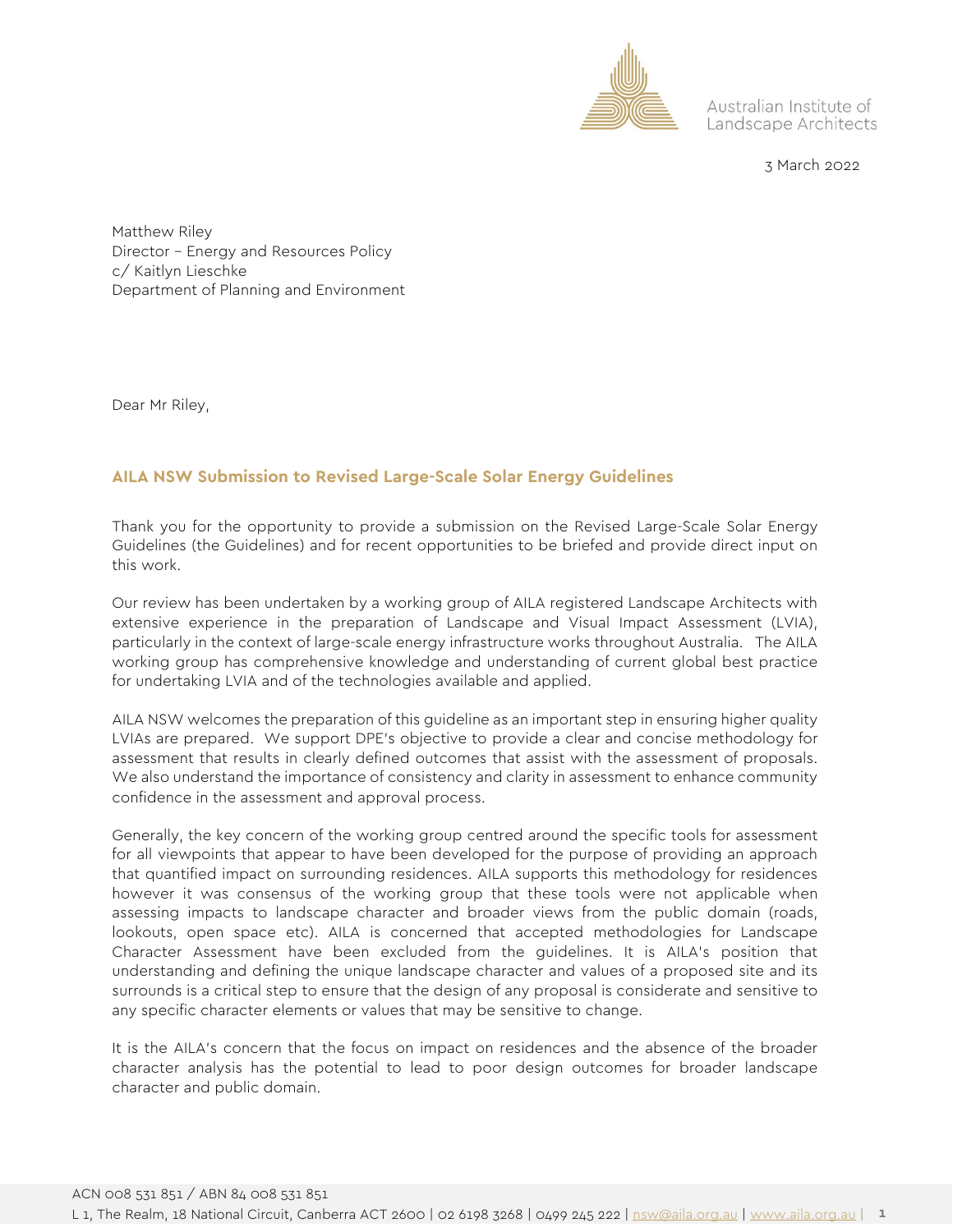

Our working group determined that there are four key recommendations regarding the structure of the Draft Guidelines that AILA suggest that DPE adopt to assist with consistency of assessment, provide clarity in decision making and to ensure improved design outcomes for solar farms and their surrounding communities.

#### **Recommendation One:**

It is the AILA's recommendation that a standard methodology for LVIA is adopted across all largescale renewable energy infrastructure types for the assessment of landscape character and views as experienced from the public domain. AILA recommends that the DPE consider adapting the methodologies and terminology provided in the Transport for NSW Guidelines for Landscape Character and Visual Impact Assessment (2020) and the AILA Guidance Note for Landscape and Visual Impact Assessment (that is currently being reviewed for adoption by AILA nationally). This methodology could be adapted with minimal modification and would align more closely with international and industry guidance.

The application of a methodology that begins with the identification of landscape character, would inform a design process for the proposal based on established design principles, be a basis for the development of appropriate mitigation measures and provide a means to acknowledge the landscape (and environmental) benefits that can be achieved on renewable energy project sites beyond what is simply seen. An understanding of existing and future landscape character will also inform the assessment of cumulative landscape and visual impacts and allow these to be assessed in a more holistic manner.

#### **Recommendation Two:**

It is AILA's recommendation that if a standard LVIA methodology is adopted then a supporting technical guideline should be prepared for each development type (solar, wind, transmission etc) that addresses the specific issues of each renewable energy technology/development type (e.g.: glint/glare, mitigation measures, screen planting and setbacks etc.) and provides design principles that lead to better design outcomes and reduced negative impact on existing landscape character.

#### **Recommendation Three:**

It is AILA's recommendation that an approach to the assessment of private dwellings be adopted, which aligns more closely with the principles that would be applied if a project was to go to appeal in the NSW Land and Environment Court. This approach would not assign a sensitivity level to private dwellings, but identify the magnitude of change, which part of the dwelling the view is from, and consider the reasonableness of the change (how it aligns with planning intentions) to determine if there is a visual impact.

The tools provided in the draft guidelines for assessing magnitude could be used together with design principles that seek to improve design outcomes. This would both assist in providing some consistency across assessments, as well as ensuring the assessment of visual impact is not solely based on visibility, but also upon the compatibility of development with the view and landscape character of the area. This approach would clearly communicate to developers the expectations for assessment and, to the surrounding community, what the Department considers to be unacceptable or acceptable impacts upon a private dwelling.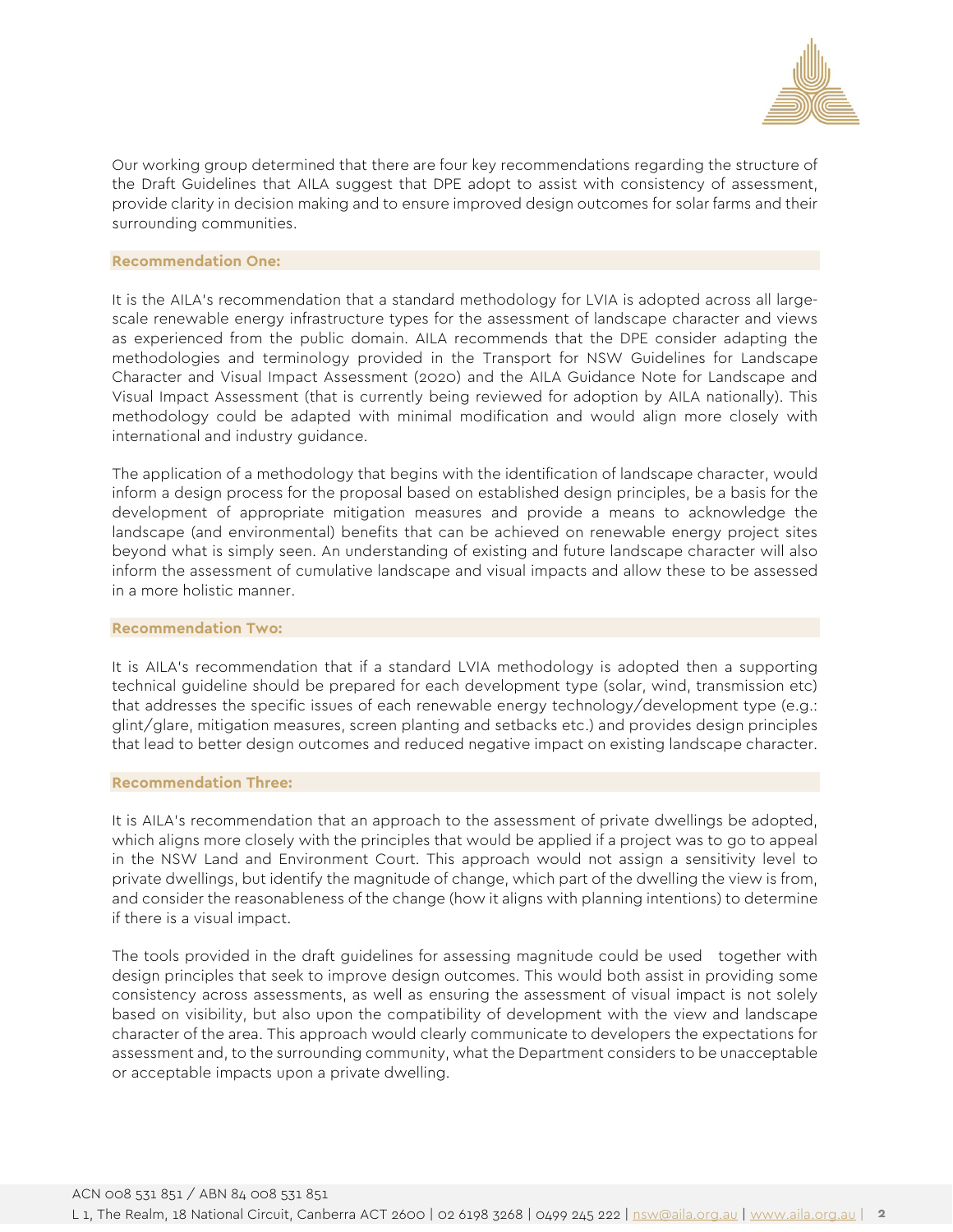

#### **Recommendation Four:**

AILA recommend that the visual amenity impacts of glare be approached with a similar methodology to a private dwelling visual impact assessment. With the initial glare minute thresholds being used as a screening tool for further visual analysis. Those properties with a moderate or high potential glare risk impact should be further investigated, with detailed visual analysis used to refine the predicted glare risk (based on visibility) and then combined with other view characteristics to identify the magnitude of change and impact based on this combined with factors relating to the viewer. This would reflect the highly conservative and simplistic nature of the glare risk analysis tools available and avoid unnecessarily restricting the efficient operation of solar farms unnecessarily without a proportionate benefit to the community.

As part of the AILA review process a table of comments was prepared referring directly to the content of the guidelines. This is attached for your reference.

AILA appreciates the opportunity to engage with the Department on the preparation of the draft guidelines and the working group would be more than happy to contribute and provide comment in the future as the guidelines are progressed.

Yours sincerely

Janya Wood.

Tanya Wood AILA NSW State Chapter President

David Moir NSW Vice President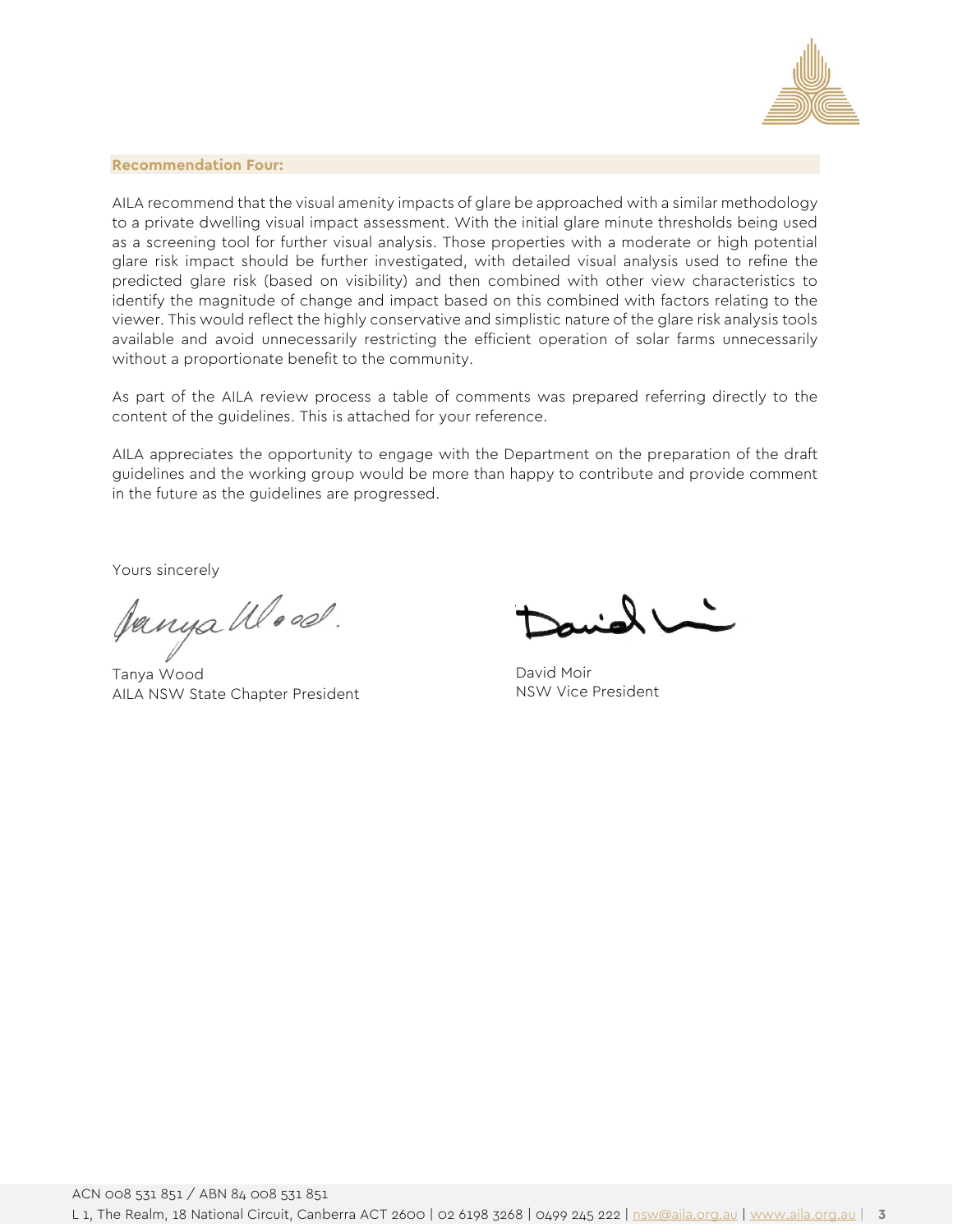

## **Comments from AILA Working Group**

|                                                           |    | <b>Visual impact assessment</b>                                                                                                                                                                                                                                                                                                                                                                                                                                                                                                                                                                                                                                                                                                                                                                                                                                                         |                          |
|-----------------------------------------------------------|----|-----------------------------------------------------------------------------------------------------------------------------------------------------------------------------------------------------------------------------------------------------------------------------------------------------------------------------------------------------------------------------------------------------------------------------------------------------------------------------------------------------------------------------------------------------------------------------------------------------------------------------------------------------------------------------------------------------------------------------------------------------------------------------------------------------------------------------------------------------------------------------------------|--------------------------|
| <b>Topic</b>                                              | #  | <b>Comment</b>                                                                                                                                                                                                                                                                                                                                                                                                                                                                                                                                                                                                                                                                                                                                                                                                                                                                          | Page                     |
| <b>Professional</b><br><b>Assessment</b><br><b>Skills</b> | ı. | Landscape Architects are well placed to interpret the landscape and<br>visual conditions, having both landscape analysis and design skills. These<br>skills are necessary to both identify and mitigate landscape and visual<br>impact. Professions such geographers and environmental planners may<br>not have the appropriate skills and training to understand and defining<br>landscape character and values. A qualification process may be required<br>to ensure that professionals are suitably qualified.                                                                                                                                                                                                                                                                                                                                                                       | p.2<br>(appendix)        |
| Consultation                                              | 2. | AILA recommends that a topic specific community consultation task be<br>excluded from the visual assessment guidelines and that surrounding<br>residences and broader community be engaged on landscape and visual<br>issues as a part of the broader community engagement activities that are<br>supported by specific community engagement guidelines.                                                                                                                                                                                                                                                                                                                                                                                                                                                                                                                                | p.5<br>(appendix)        |
| <b>Preliminary</b><br><b>Assessment</b>                   | 3. | AILA recommends that the preliminary assessment include the<br>identification of existing landscape character and the preparation of Zone<br>of Visual Influence (ZVI) mapping to identify areas where there is the<br>potential for impact. The preliminary assessment should also identify<br>individual receptor locations and settlement areas surrounding the site<br>with the potential for views to the proposal.                                                                                                                                                                                                                                                                                                                                                                                                                                                                | p.4<br>(appendix)        |
| <b>Detailed</b><br><b>Assessment</b>                      | 4. | The visual magnitude and sector tools are appropriate for assessing<br>impacts of private residences but not in assessing impacts on the broader<br>landscape character and views from the public domain. It is<br>recommended that these tools are applied to private dwellings only and<br>a separate and more generally accepted methodology of LVIA is applied<br>when assessing the impact of the proposal on the area's landscape<br>character.                                                                                                                                                                                                                                                                                                                                                                                                                                   | <b>P.9</b><br>(appendix) |
| <b>Viewer</b><br>sensitivity                              | 5. | Table 2 Viewer sensitivity - nominates a low sensitivity for state highways<br>and tourist roads. Such viewpoints have a high number of users and<br>should be rated as having at least a moderate sensitivity. For example,<br>the United Kingdom's Guidelines for Landscape and Visual Impact<br>Assessment (Landscape Institute, 2013 (3rd Ed)) (referred to hereafter as<br>UK Guidelines) states 'Where travel involves recognised scenic routes<br>awareness of views is likely to be particularly high' (p. 114).<br>Similarly, the identification of Highways as Low sensitivity does not align<br>with most local DCPs where these are associated with the entries to town<br>and are important to the character of smaller towns not covered by the<br>Infrastructure SEPP amendment (Renewable energy and regional cities)<br>which protects the setting of regional cities. | <b>P.9</b><br>(appendix) |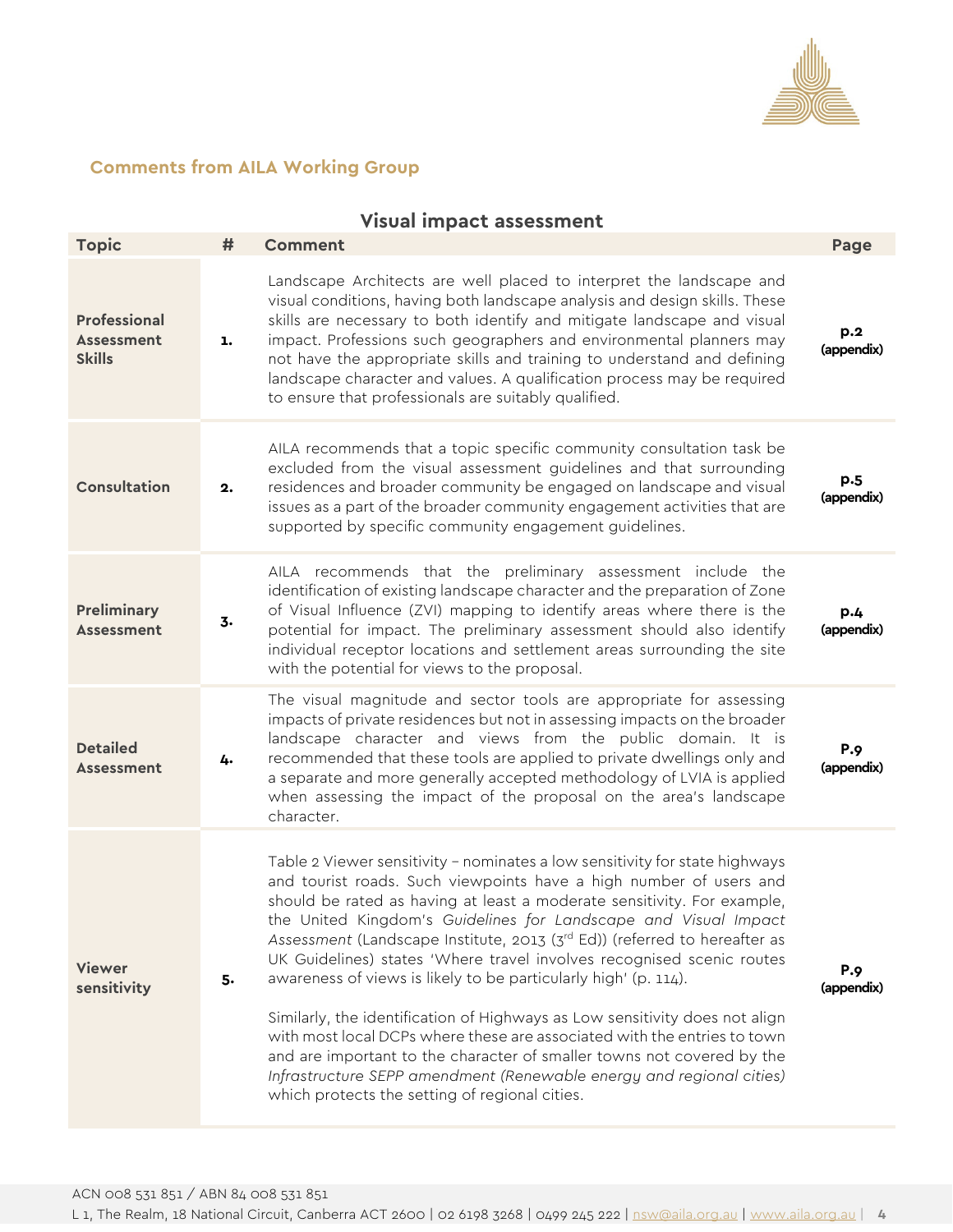

| <b>Topic</b>                      | #   | <b>Comment</b>                                                                                                                                                                                                                                                                                                                                                                                                                                                                                                                                                                                                                                                                                                                                                                                                    | Page                  |
|-----------------------------------|-----|-------------------------------------------------------------------------------------------------------------------------------------------------------------------------------------------------------------------------------------------------------------------------------------------------------------------------------------------------------------------------------------------------------------------------------------------------------------------------------------------------------------------------------------------------------------------------------------------------------------------------------------------------------------------------------------------------------------------------------------------------------------------------------------------------------------------|-----------------------|
| <b>Scenic quality</b><br>class    | 6.  | The consideration of scenic quality is an important part of the assessment<br>of visual impact. However, Table 3 Scenic quality ratings, should be<br>expanded or presented as an example so that further, location specific,<br>detail can be added. The scenic quality ratings should reflect established<br>scenic preferences and also incorporate the specific characteristics of the<br>region. Ideally, these would be based on landscape character / scenic<br>quality mapping prepared for the Renewable Energy Zones and that<br>could be uniformly applied to projects.                                                                                                                                                                                                                                | p.10/11<br>(appendix) |
|                                   | 7.  | The scenic quality rankings do not appear to consider representativeness<br>and rarity. These factors can influence the values associated with the<br>landscape and assist with prioritising areas for protection.                                                                                                                                                                                                                                                                                                                                                                                                                                                                                                                                                                                                | p.10/11<br>(appendix) |
|                                   | 8.  | The scenic quality ranking of the rural/pastoral landscape is identified as<br>being of 'low' scenic quality, for example, which unlikely to be<br>unsupported by a predominantly rural community. It is recommended<br>that photographs be included for a range of landscapes that fit into each<br>category, based on Australian examples, to assist with consistency.                                                                                                                                                                                                                                                                                                                                                                                                                                          | p.10/11<br>(appendix) |
|                                   | 9.  | It is not clear how the 'scenic quality classification' are to be used in the<br>methodology. Further detail would be required on how to apply the<br>scenic quality class in the assessment to ensure consistency.                                                                                                                                                                                                                                                                                                                                                                                                                                                                                                                                                                                               | p.10/11<br>(appendix) |
| Landscape<br>character<br>effects | 10. | Consideration of direct impacts on landscape character would add value<br>to this methodology. The consideration of landscape character is part of<br>most widely accepted methodologies (including the Transport for NSW<br>Landscape and Visual Assessment guidelines and the UK Landscape<br>Institute Guidelines).                                                                                                                                                                                                                                                                                                                                                                                                                                                                                            | p.10<br>(appendix)    |
| Magnitude                         | 11. | The method for identifying magnitude (for both public domain and<br>private dwelling impacts) appears to relate only to the visibility of the<br>proposal. AILA recommend that the assessment of magnitude be<br>expanded to also consider the characteristics of the visible elements<br>(shape, line, colour etc.) and their compatibility with the character of the<br>view. This will encourage design changes to reduce visual impact by<br>means other than visual screening. Such improvements (often at the<br>expense of operational efficiency and project value) should be rewarded<br>with a reduction in visual impact where that is the case. It is not clear in<br>the current methodology how changes to the design and layout of a solar<br>farm would lead to the reduction of an impact level. | p.7<br>(appendix)     |
| <b>Design</b><br>principles       | 12. | The guideline would preferably include a suite of design principles that<br>seek to improve visual outcomes through siting and design<br>considerations. This would support landscape and visual assessment<br>experts in advocating for design and layout improvements and give<br>greater guidance for proponents.                                                                                                                                                                                                                                                                                                                                                                                                                                                                                              |                       |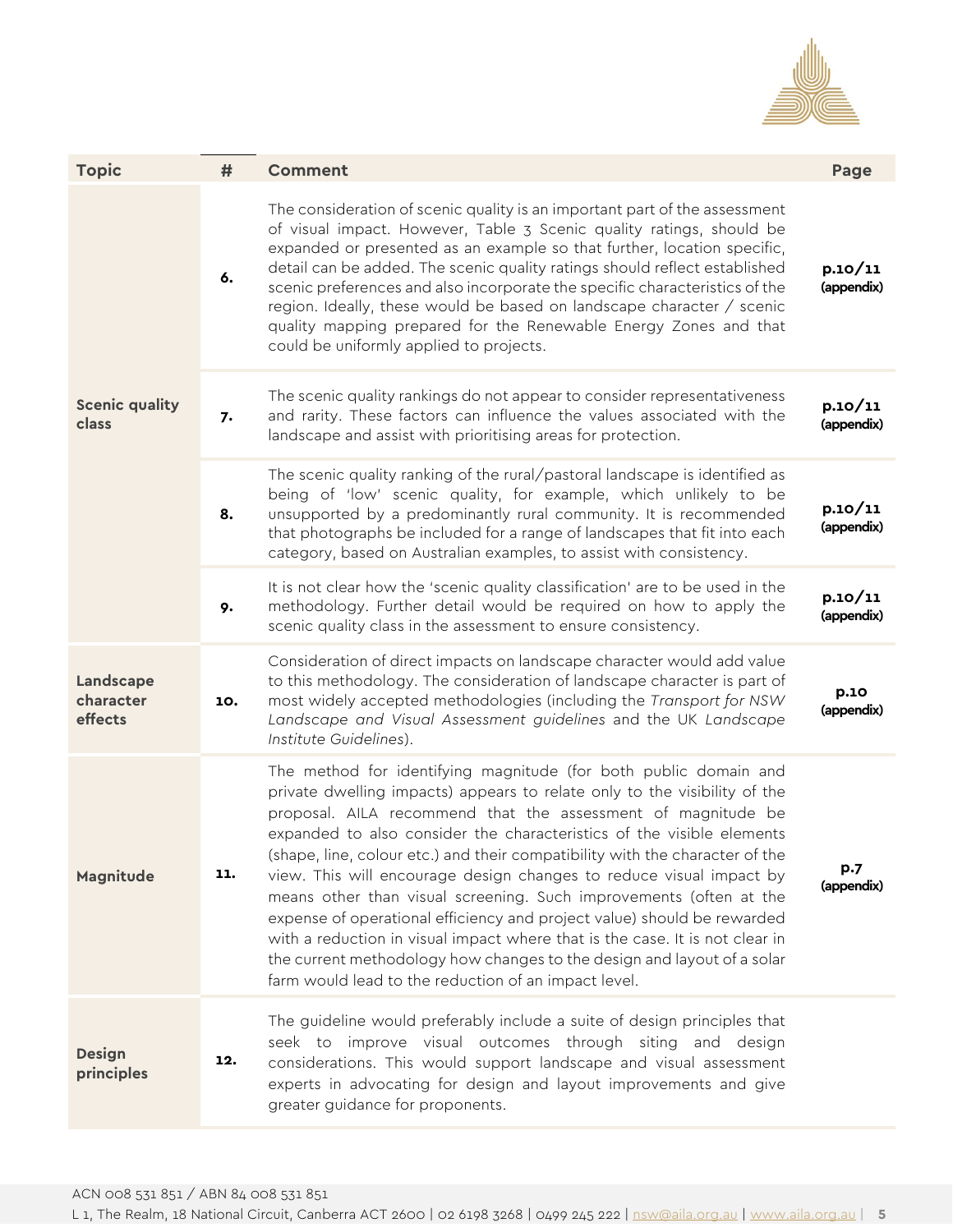

| <b>Topic</b>                                                          | #   | <b>Comment</b>                                                                                                                                                                                                                                                                                                                                                                                                                                                                                                                                                                                                                                                                                                               | Page               |
|-----------------------------------------------------------------------|-----|------------------------------------------------------------------------------------------------------------------------------------------------------------------------------------------------------------------------------------------------------------------------------------------------------------------------------------------------------------------------------------------------------------------------------------------------------------------------------------------------------------------------------------------------------------------------------------------------------------------------------------------------------------------------------------------------------------------------------|--------------------|
| <b>Mitigation</b><br>measures                                         | 13. | In Table 6. Performance Objectives for Moderate visual impact, a<br>mitigation target of >75% screening of the PV array is set as a<br>requirement. It is not clear how this is to be assessed i.e.: over what<br>timeframe, is this >75% of the overall solar farm, or of the portion of the<br>solar farm that has resulted in the moderate visual impact. AILA do not<br>support prescriptive visibility measures such as this and would encourage<br>DPE to consider alternative measures to reduce impact that might be<br>included alongside more prescriptive measures such as this.                                                                                                                                  | p.14<br>(appendix) |
| <b>Screening</b><br>vegetation                                        | 14. | Consistent timescales for the consideration of screening vegetation and<br>the assessment of residual impacts would increase consistency across<br>assessments.                                                                                                                                                                                                                                                                                                                                                                                                                                                                                                                                                              | p.15<br>(appendix) |
| <b>Visualisations</b>                                                 | 15. | The guidelines indicate that  'visualisations must be provided in the EIS<br>to demonstrate the visual impact at each viewpoint that has a visual<br>impact rating of low or higher'. AILA suggest that photomontages are a<br>tool to communicate impact levels and are not the assessment tool in<br>themselves. It is considered reasonable that visualisations be provided to<br>illustrate locations of higher visual impact, or to confirm where there is<br>not a high visual impact on a higher sensitivity viewing location. It is<br>suggested that not all locations would require a visualisation and that this<br>requirement be reconsidered to focus on the most useful locations for<br>visualisations only. | p.12<br>(appendix) |
|                                                                       | 16. | From experience, access to private dwellings is often not granted. It<br>would be useful if this guideline could clearly outline the expectations for<br>visiting private dwellings, and confirm the approach when access is not<br>possible.                                                                                                                                                                                                                                                                                                                                                                                                                                                                                | p.12<br>(appendix) |
|                                                                       | 17. | The guideline identifies the need for surveyor verified photomontages in<br>accordance with the NSW Land and Environment Court policy. It is often<br>not practical to have a surveyor on site when taking photographs for all<br>visualisations, particularly in remote or rural areas.                                                                                                                                                                                                                                                                                                                                                                                                                                     | p.13<br>(appendix) |
| Grid<br>connection<br>infrastructure<br>and Battery<br><b>Storage</b> | 18. | Further guidance as to how to incorporate the assessment of transmission<br>lines, batteries and other grid connection infrastructure into the<br>assessment method would be useful.                                                                                                                                                                                                                                                                                                                                                                                                                                                                                                                                         |                    |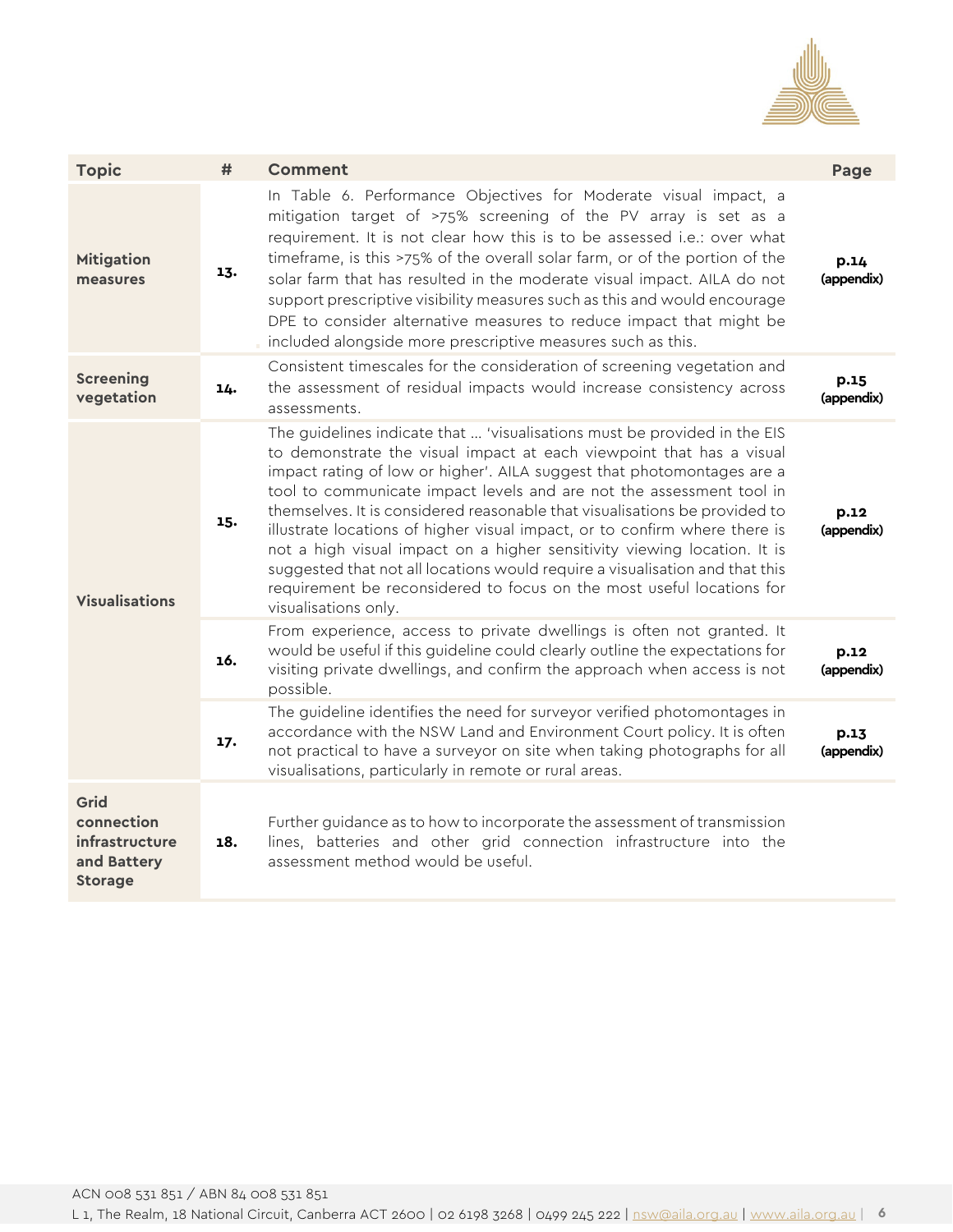

# **5.2 Glint and glare management**

| <b>Topic</b>                          | #   | Page                                                                                                                                                                                                                                                                                                                                                                                                                                                                                                                                                                                                                                                                                                                         | <b>Topic</b> |
|---------------------------------------|-----|------------------------------------------------------------------------------------------------------------------------------------------------------------------------------------------------------------------------------------------------------------------------------------------------------------------------------------------------------------------------------------------------------------------------------------------------------------------------------------------------------------------------------------------------------------------------------------------------------------------------------------------------------------------------------------------------------------------------------|--------------|
| General                               | 19. | AILA recommends that the potential impacts of glare are differentiated<br>between glare affecting the amenity of residential dwellings and glare as a<br>hazard affecting the safe use of transport routes (roads and rail) and<br>aviation infrastructure. We note that the expertise of Landscape Architects<br>is primarily focused on the visual amenity effects of glare. Consultation with<br>relevant transport and aviation safety authorities should be sought to<br>determine acceptable levels relevant to each type of infrastructure.                                                                                                                                                                           | p.33         |
|                                       | 20. | AILA suggest that the terminology 'Glare Risk' be adopted when referring<br>to the predicted glare minutes and hours. The minutes identified by the<br>Solar Glare Hazard Analysis Tools (SGHAT) are a risk of glare only. The glare<br>effect for any receiving location would be lower than the minutes identified<br>by the SGHAT as the model does not account for cloud cover and rain,<br>atmospheric conditions and dust that may scatter and reduce the glare<br>effect, as well as screening by landform or filtering by trees.                                                                                                                                                                                     | p.33         |
|                                       | 21. | AILA recommend that the amenity effects of glare be set within a similar<br>framework to a visual impact assessment, so that if the private dwelling<br>exceeds the daily thresholds of glare minutes suggested in this guideline,<br>further analysis as to the baseline visual conditions, the magnitude of<br>change (e.g. where there is a partial screening of a view to the<br>development for example), be considered.<br>Noting that the glare modelling does not take this into account and cannot<br>be adjusted to reduce the predicted glare risk minutes to reflect commonly<br>encountered situations such as screening by minor variations in landform<br>or filtering of the view by vegetation for example. | p.33         |
|                                       | 22. | To improve consistency in the methodology of glare assessment, guidance<br>on the values used as the basis of glare modelling would be helpful, for<br>example the standard height to be used at a dwelling.                                                                                                                                                                                                                                                                                                                                                                                                                                                                                                                 | p.33         |
| 5.2.1<br>Introduction,<br>paragraph 3 | 23. | It would be useful if the main types of solar farm technology are introduced<br>in the introduction to the guidance for glint and glare management i.e.:<br>fixed, tracking and reflecting. Paragraph 3 appears to be based on single<br>axis tracking systems, whereas a fixed system may cause a glare risk at<br>different times of day.                                                                                                                                                                                                                                                                                                                                                                                  | p.33         |
| 5.2.3<br><b>Assessment</b>            | 24. | AILA suggest that the distance of $4$ kilometres should be reduced to either<br>align with the visual impact boundaries (up to 3.25km) or less. This is<br>because the reflecting area of the solar array is a reflection of the sun, and<br>this area reduces in size with distance.                                                                                                                                                                                                                                                                                                                                                                                                                                        | p.33         |
| <b>Mitigation</b><br>measures         | 25. | The guideline says that glare analysis is not required for those dwellings<br>that would be 'subject to visual mitigation measures'. Further information<br>on how to assess the effectiveness of visual mitigation measures would be<br>useful in this guideline.                                                                                                                                                                                                                                                                                                                                                                                                                                                           | p.33         |
|                                       |     |                                                                                                                                                                                                                                                                                                                                                                                                                                                                                                                                                                                                                                                                                                                              |              |

**7** L 1, The Realm, 18 National Circuit, Canberra ACT 2600 | 02 6198 3268 | 0499 245 222 [| nsw@aila.org.au](mailto:nsw@aila.org.au) | [www.aila.org.au](http://www.aila.org.au/) |